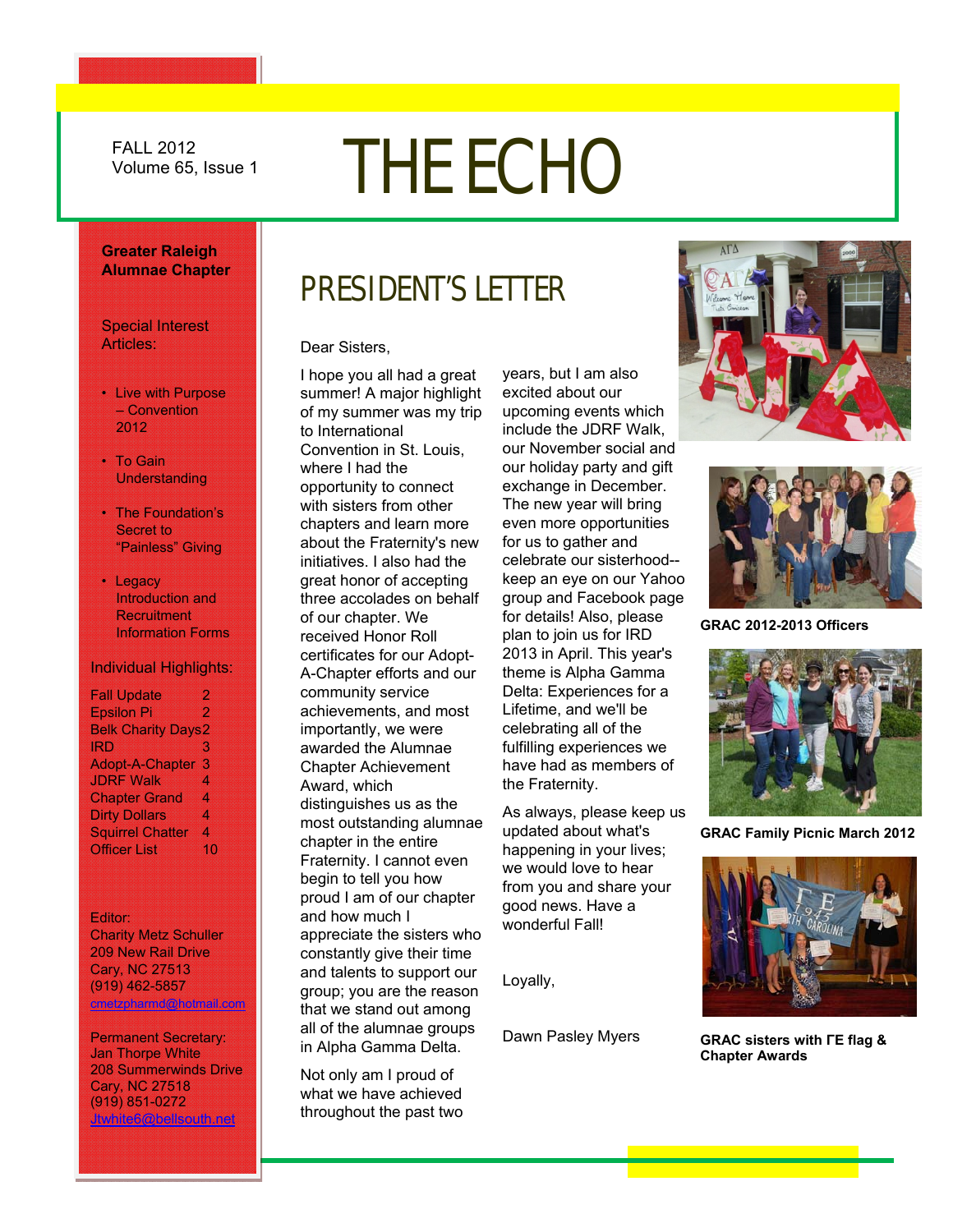## THE ECHO **Page 2 of 10**



**International VP – Alumnae, Mary Beth Morabito, presents Dawn Myers with GRAC's Alumnae Chapter Achievement Award** 



**Dawn Myers, Jean Burroughs, Meg Hodge, Lisa Poole & Trish Smith pose with squirrel shirts at ReTails** 

*International Headquarters: Alpha Gamma Delta Fraternity 8710 N. Meridian Street Indianapolis, IN 46260 ph: (317) 872-2655 fx: (317) 875-5824*

## Live With Purpose ~ Convention 2012

shelter. The stories are

In addition to Fraternity business, Convention included speakers and workshops on topics such

unforgettable.

as leadership and recruitment. Recognition of achievement was given through International Fraternity awards. GRAC received the highest award bestowed upon an alumnae chapter - the Alumnae Chapter Achievement Award. GRAC also was named to

GRAC delegate, Dawn Myers, and members, Allison Kenney, Erica Ring and Charity Schuller, joined other Alpha Gams in St. Louis, MO on July 18-22, 2012 for Alpha Gamma Delta's 2012 Convention. Stacey Bess, author of "Nobody Don't Love Nobody," was our keynote speaker. In her book, Stacey tells of her first teaching job in the nation's first school for homeless children inside a

Fall Update **Existing Experiment Property** Epsilon Pi

#### **Alpha Gam Always**

GRAC held Alpha Gam Always at Rockwell's American Grill on Thursday, September 13, 2012 in Cary. Twenty sisters spent the evening catching up and getting to know some sisters who were new to our group. Door prizes were awarded based on a drawing.

#### **Nuts About ReTails**

GRAC sisters gathered on

Saturday, October 13, 2012 to view the fall window display at ReTails. Carrie Wheeler decorated the window as the inside of a squirrel's home. Carrie donated the squirrel items to the store. After photos, the sisters enjoyed lunch at Carolina Ale House. *ReTails is a nonprofit thrift shop located in Raleigh that benefits AnimalKind®'s pet spay/neuter progams.*

the honor roll for the Chapter Outstanding Community Service Award and the Adopt-A-Chapter Award and recognized as a Jewel Chapter. We also celebrated our Foundation's 50<sup>th</sup> anniversary. A one-mile fun run/walk in which we participated benefited the St. Louis Juvenile Diabetes Research Foundation and our Foundation. Ritual services, music, ceremonies, and banquets rounded out the agenda.

Honors of Epsilon Pi were bestowed on the following GRAC members: *Arc:* Carrie Wheeler (AO '94); Allison Hinson Kenney (ΘΟ '99); *Arc with Diamonds:* Jan Thorpe White (Β '50); and, *Arc with Diamonds and Pearl:* Jeanette Drane Benjey (Χ '65).

For those recipients not in attendance at Convention, a ceremony was held on October 11.

## Fall Belk Charity Days

GRAC is selling Belk Charity Day tickets and gets to keep **100%** of the proceeds - that's \$5 per ticket sold! Ticket holders receive 20-70% off most purchases, and there will be savings on rarely discounted brands. Ticket holders also get \$5 off their first purchase. You

need a ticket to shop.

In-store sales of tickets are divided among charities and churches that send representatives to greet and sell tickets on the day of the event.

The sale is Saturday, **November 3 from 6:00- 10:00 AM** at all local area Belk stores.

Please contact Jean Burroughs at jean@cj4m.com to purchase tickets or to sell tickets at the door (Crabtree Valley Mall).

Tickets make great gifts and this fabulous sale is just in time for Christmas!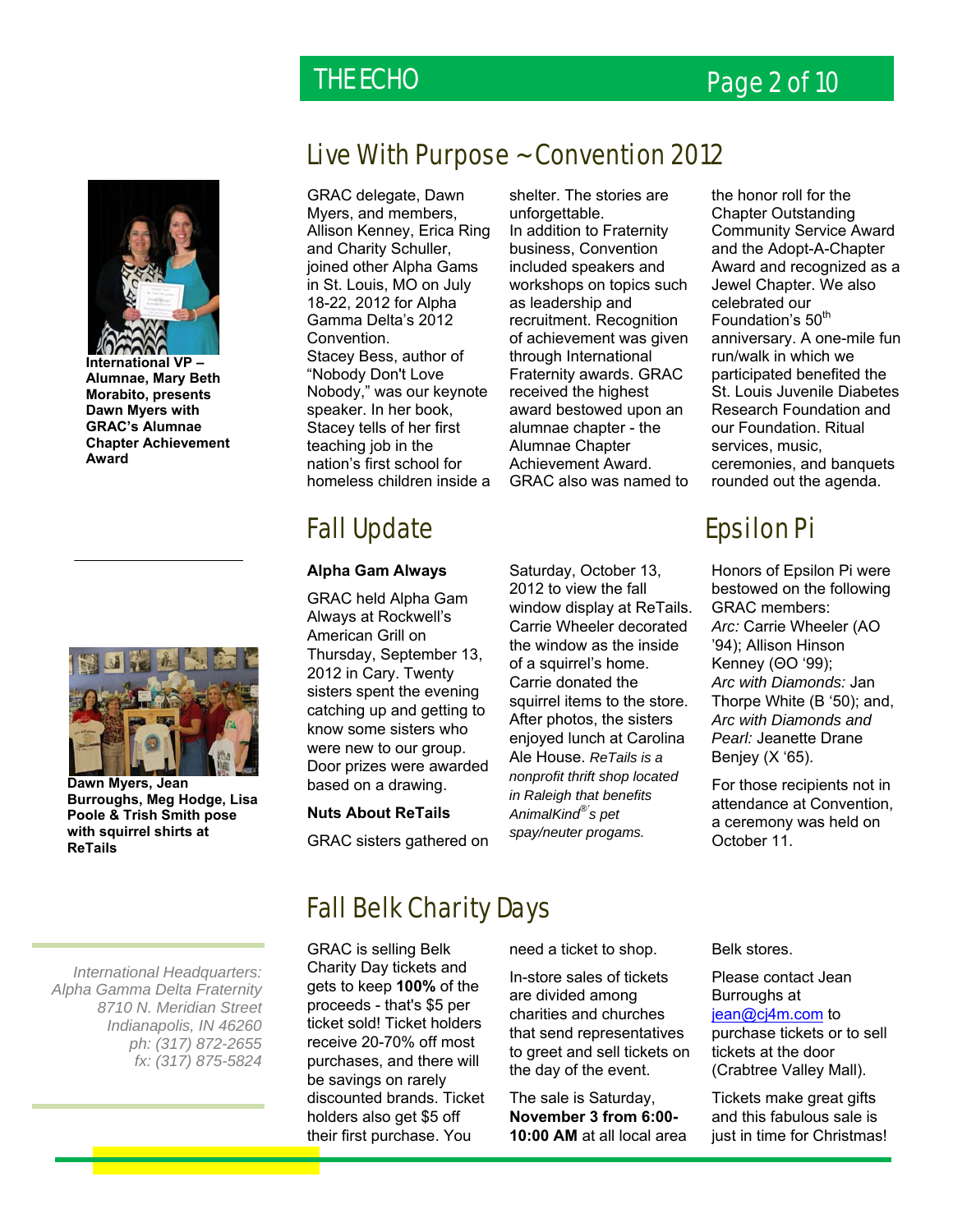## Page 3 of 10 THE ECHO





It's that time of year again! We are taking orders for our pecan sales. These pecans aren't like your typical purchase in a grocery store. They're fresh, mammoth full pecan halves from this year's crop. Proceeds from our sales go to support JDRF and Alpha Gamma Delta Foundation.

Prices aren't yet set this year due to market fluctuations; however, we anticipate them to be less expensive than last year.  $~59.50$ /lb.

To place an order contact, Jeanette Benjey at jennet004@earthlink.net.

## PECANS Sisters, A Gift from the Heart – IRD 2012

GRAC celebrated "Sisters, A Gift from the Heart" on Saturday, April 28, 2012 with a luncheon at Ramada Inn Blue Ridge in Raleigh, NC.

Our guest speaker was Felecia S. Williams, MSN, RN, CCRN, PhD-c from WakeMed. Felecia shared with us that heart disease is the #1 killer of women. She also talked to us about the importance of a healthy lifestyle as it can decrease your risk of heart disease by 82%.

Dawn Myers awarded Jean Burroughs the GEM Award for her continued outstanding support of GRAC.

Jamie Stiller, one of our IRD co-chairs, hand stitched red, buff and green heart shaped sachets containing dried lavender from Asheville, NC for our favors. The sachets were displayed on a white tree on our dessert table. Jamie also made table scarves of red, buff and green for our candle centerpieces to rest upon.

Our featured dessert was a two tier present cake by Charity Schuller's husband, Brian. The cake was trimmed with edible green ribbon, pearls and topped with red and buff roses and a sugary heart shaped gift tag that simply read "Sisters."





**Top: GRAC at IRD 2012 Bottom: IRD Chairs – Michelle Alexander, Jamie Stiller & Ann Marie Taepke** 

## Adopt-A-Chapter

GRAC supports two adopted chapters, Theta Mu at UNC-Wilmington and Theta Omicron at Western Carolina University.

#### **Theta Mu**

Michele Kislan (ΔΣ '96) and Judi Adams Vance (ΔΙ '73) assisted the chapter with Polish Week. Michele also assisted the sisters with Preference Practice. GRAC sent a card of congratulations to the chapter for 29 potential new members. The sisters are still actively working to endow a scholarship in memory of Annie Morgan McLeod. GRAC will be sending Theta Mu a monetary donation in support of the

scholarship fund. They hope to award the first scholarship in 2013.

#### **Theta Omicron**

GRAC also sent a card of congratulations to the chapter for 12 potential new members through fall recruitment. Initiation will be held on November 10, 2012. A sisterhood brunch will take place the next day for newly initiatied sisters, current sisters and alumnae. It will be combined with a Premier Jewelry and Thirty-One party. For more information, please contact sspegram1@catamount.w

#### cu.edu.

Congratulations are also due to Samantha Garvens

for being crowned Miss Watermelon Bust 2012! Watermelon Bust is a week-long series of events sponsored by Lambda Chi Alpha, Alpha Gamma Delta, other sororities, and local businesses. The events are coordinated in an effort to collect food and money for Lambda Chi Alpha's national philanthropy, the North American Food Drive. It also included a pageant where the winner was chosen on her Watermelon-themed attire, her personality, and intelligence. GRAC will be sending Theta Omicron funds for purchase of formal stationary.





**Top: Women of Theta Mu at Convention 2012 Bottom: Theta Omicrons in WCU Homecoming Parade**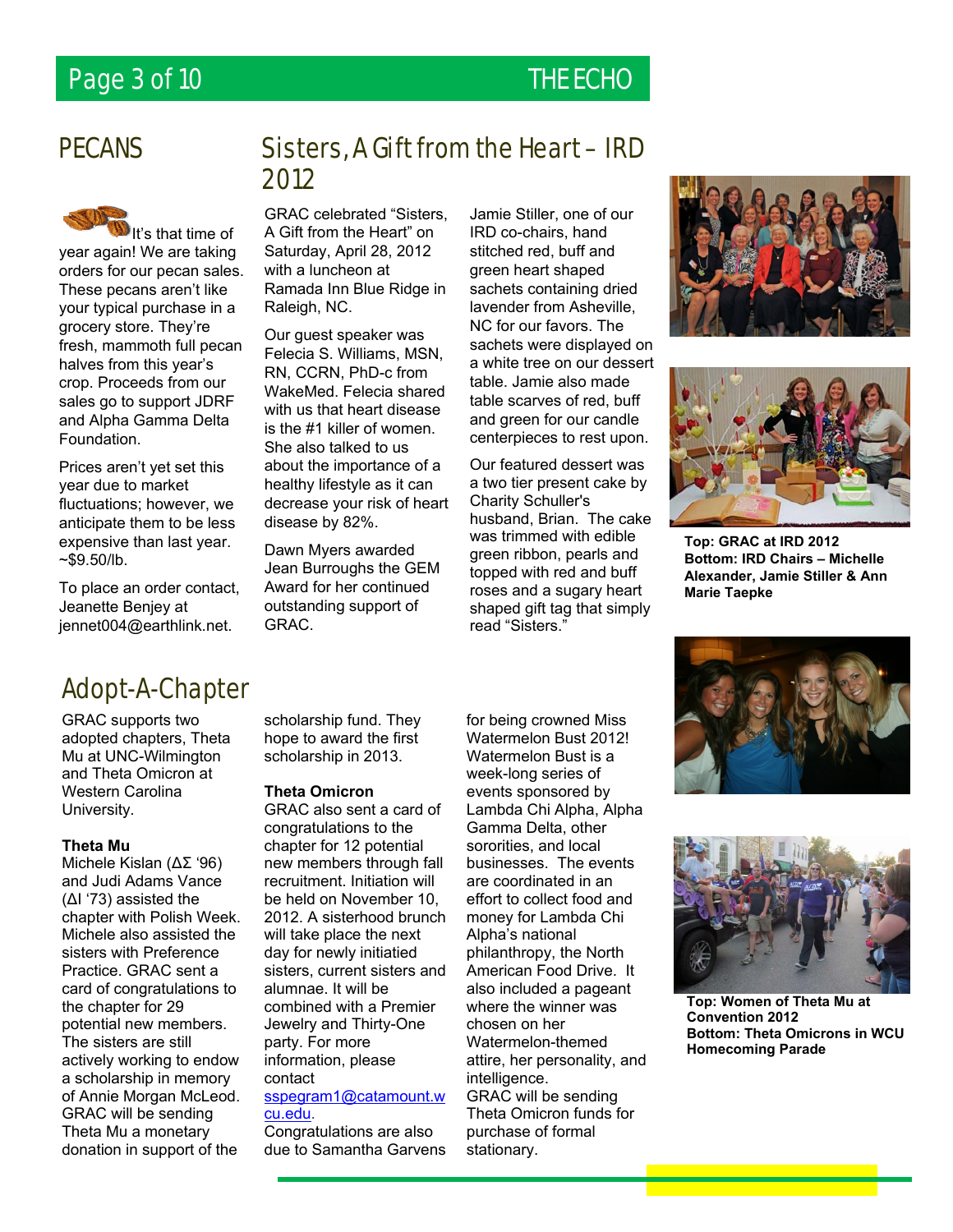





**Alpha Gam Always at Rockwell's American Grill** 



The JDRF Walk is a great way to live out our Fraternity's purpose to "develop health and vigor of ?fr\_id=1929&pg=entry body" and "contributing to the world's work" in our community. Since the Triangle Walk's inception 18 years ago, GRAC has participated by walking, volunteering and raising money. This year is no different. Please join us on

Saturday, November 10. To **Ouida McCoy Ayers (ΓA**  sign up or donate see: http://www2.jdrf.org/site/TR

or mail a check payable to JDRF to Jeanette Benjey at PO Box 14092, Durham, NC 27709. Please write Alpha Gamma Delta in the memo line if you send a check directly to JDRF.

## JDRF Walk 2012 Chapter Grand

**'42)** a once very active GRAC member who had retired to Winston-Salem, NC passed away on June 11, 2012. **(Mary) Eleanor Craig Snellings (ΓE '46)** entered Chapter Grand on December 7, 2011. **Jane Stewart Blakely Hutchinson (ΓE '63)** entered Chapter Grand on October 19, 2011.



**Michelle Kenney and Anne Fleming Hunter model their Alpha Gam Always door prizes** 

## \$\$\$DIRTY DOLLARS\$\$\$

Thank you to the sisters who graciously donated "Dirty Dollars." The money covers printing and mailing expenses for the newsletter. In the Spring, we received "Dirty Dollars" from the following sisters: Jane Stewart Blakely Hutchinson (ΓE '63), Barbara Braxton Wilks

(ΓE '52), Dorothy Beals Ballew (ΓE '52), Anne Fleming Hunter (ΓE '53), Robin Lear Peacock (ΓE '45), Eileen Dorgan Herbermann (AΘ '41), Jacque Goodwin Burgess (ΓE '48), Julia Parks Kron (ΓE '59), Joan Leonard Sibley (ΓE '54), Evelyn Blanchard Fowler

(ΓE '48), Jamie Stiller (ΓO '05), and Michelle Kenney Alexander (ΓO '05). To give "Dirty Dollars," please send checks payable to Alpha Gamma Delta to the attention of our treasurer, Joyce Anne Porter at 1007 W. St. Julian Place, Apex, NC 27502.



**New Legacy Stella, daughter of Melanie Wall Brooks** 

## Squirrel Chatter

**Melanie Wall Brooks (ΓΗ '00)** welcomed a new legacy, a baby girl named Stella, on August 13. **Joan Groce Jones (ΓE '62)** moved to Boca Raton, FL in 1999 when her husband, Skip (Alan), retired after 30 years at the University of Mississippi. They built a home in The Villages, FL. They golf, square dance, & are active in church, volunteering & social clubs. Joan sews for her granddaughter & does

genealogical research. Their daughters, Kimberly ('74) & Camilla ('78) are married & live in Manhatton, KS. They have two grandsons ('04 & '07) & a granddaughter ('10) whom they visit about 4 times a year. Joan ran her first 5K with Camilla at Easter & hopes to train for a 10K. Joan can be reached at 1772 Oconee Place, The Villages, FL 32162 or skipjoan@mac.com. **Daphne Adams** 

**Ashworth (ΓE '54):** and her husband, Ralph, were the first recipients of an annual volunteer award in their honor.

**Jane Stewart Blakely Hutchinson (ΓE '63):** 

belonged to the Greater Fort Lauderdale Alumnae club with whom she assisted in a large undertaking of a clothing drive & sale to help "Dress for Success," "Camillus House" & "Becca's Closet."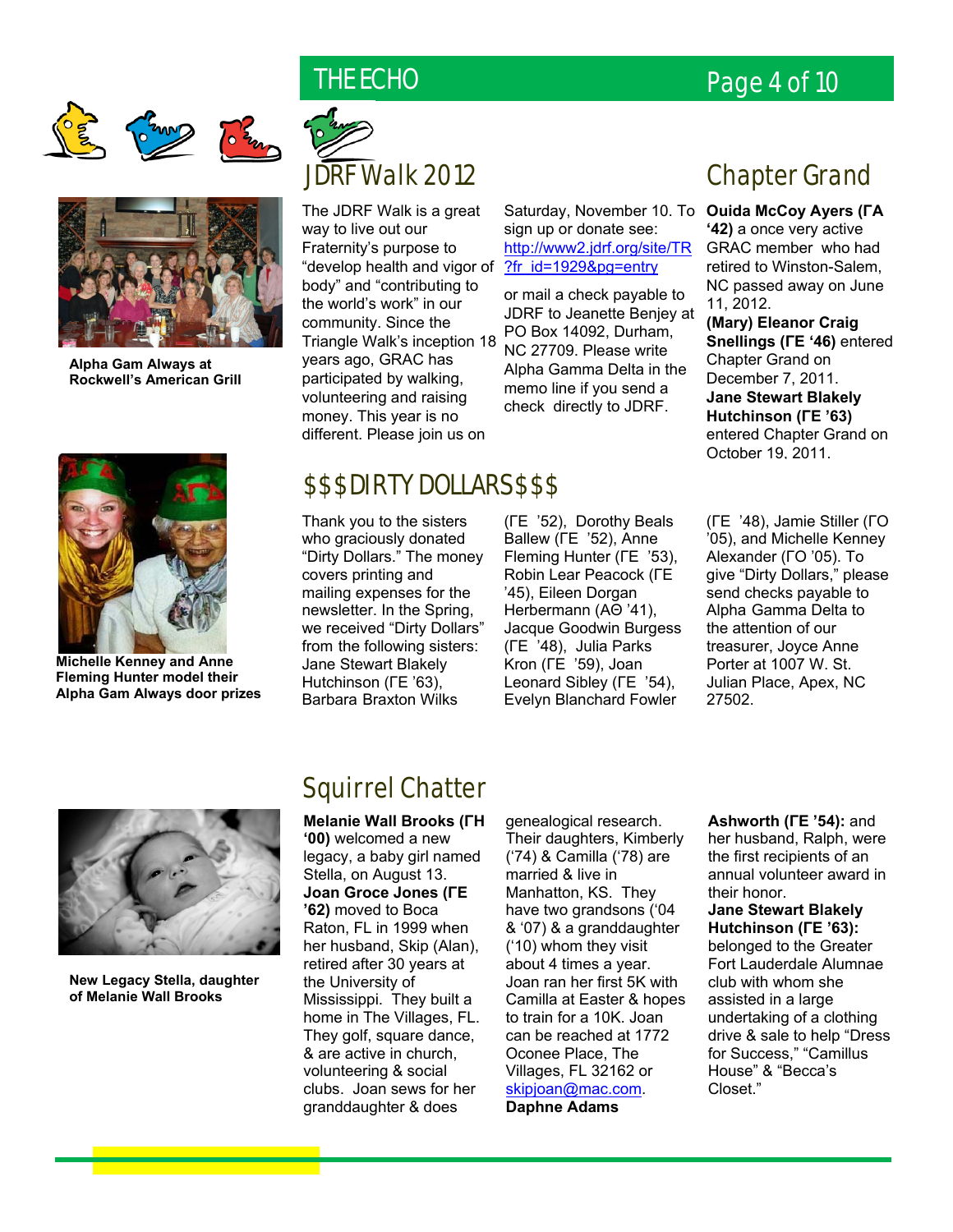## Page 5 of 10 THE ECHO



## To Gain Understanding

**Jane Ames Heyward's (ΓΦ '79)** son, Nat, graduated from ECU on May 4, 2012 with a degree in Urban & Regional Planning. Nat is pursuing a Masters in Urban Design at UNC-Charlotte. **Jean Snyder Hicks' (ΓE '46)** granddaughter, Elizabeth Allen, graduated from Virginia Tech on May 11 with a BS in Finance and is employed by IBM. **Elsie Manny Eads' (Η '49)** granddaughter, Lizzie Minor Troyer, graduated in December 2011 with a degree in Biology & Linguistics and a minor in Music (she headed the band's trombone section) from Cornell University. She is in graduate school at University of FL in Biology. Lizzie is the daughter of Kathy (Troyer) and Brit Minor. **Erica Snell Ring's (AM '96)** son, Brandon, graduated with a BA in English from UNC–Chapel Hill with minors in Classical Humanities & Comparative Literature. Brandon is pursuing a career in publishing.

**Dawn Pasley Myers' (ΘΟ '99)** son, Grayson, graduated from kindergarden at Thales Academy on June 7. **Joyce Anne Braswell Porter's (ΒΔ '83)** daughter, Elizabeth, graduated from Enloe High School. She is attending UNC-Chapel Hill and majoring in chemistry. **Jean Campbell Burroughs' (ΓΦ '79)** daughter, Mary, graduated summa cum laude from NC State with a degree in

Chemical Engineering. Mary is in graduate school at Princeton University. **Anne Fleming Hunter's (ΓE '53)** grandson, Carey "John" Hunter, graduated from UNC-Chapel Hill on May 13, 2012 with a BS in Business Administration. **Jan Thorpe White's (Β '50)** granddaugher, Jordan Fish, graduated summa cum laude and with an advanced diploma in biotechnology from Osbourn Park High School in Manassas, VA on June 8, 2012. Jordan is in a pre-med program at the University of Virginia. **Patricia "Trish" Smith (AO '85)** graduated with a Doctor of Jurisprudence and a MS in Library Science from NC Central University in May.



**Keith, Corey, Nat & Jane Heyward – ECU**



**Brandon & Erica Ring – UNC-CH** 

## The Foundation's Secret to "Painless" Giving

Many of us would LIKE to give or even increase our giving to Alpha Gamma Delta Foundation, but in today's economy how do we find extra dollars? A growing number of sisters are using an automatic monthly charge payment (Autocharge) to make it happen. With Autocharge you can set an affordable monthly or quarterly amount and then forget it! Call the Foundation at 317.663.4242 and they will get you started OR you can sign up online at alphagammadeltafoundati

on.org and simply click "Make a Gift" to begin. Autocharge is secure, confidential and it allows you to set your gift

amount, a specific end date (or make it open-ended). You can direct your gifts to the annual fund or to a specific program or endowment. If you ever want that the Foundation just to make changes, its easy – just contact the Foundation office to change the amount, frequency or to cancel. You can use most major credit cards.

With Autocharge you can make a gift of any size or grow your giving to the next level and, more importantly, increase the impact that the Foundation makes each year on our sisters, our Fraternity and our communities. The very first gifts that the Foundation ever received came in 1962 for \$5 and

\$25. These gifts were given to develop the Foundation's mission of education, philanthropy & leadership. Did you know awarded its **10 millionth dollar** this summer? The Foundation reached this amazing level during its 50th Anniversary Celebration which continues through May, 2013. Now is the perfect time to join the celebration, be a part of Alpha Gamma Delta impacting women & the world, and Live with Purpose. Why wait? For more information, visit alphagammadeltafoundati on.org or email foundation@alphagamma deltafoundation.org.

**Right: Joyce Anne & Elizabeth Porter – Enloe HS** 





**Michael, Matthew, Mary & Mason Burroughs (children of Jean Campbell Burroughs) - NCSU**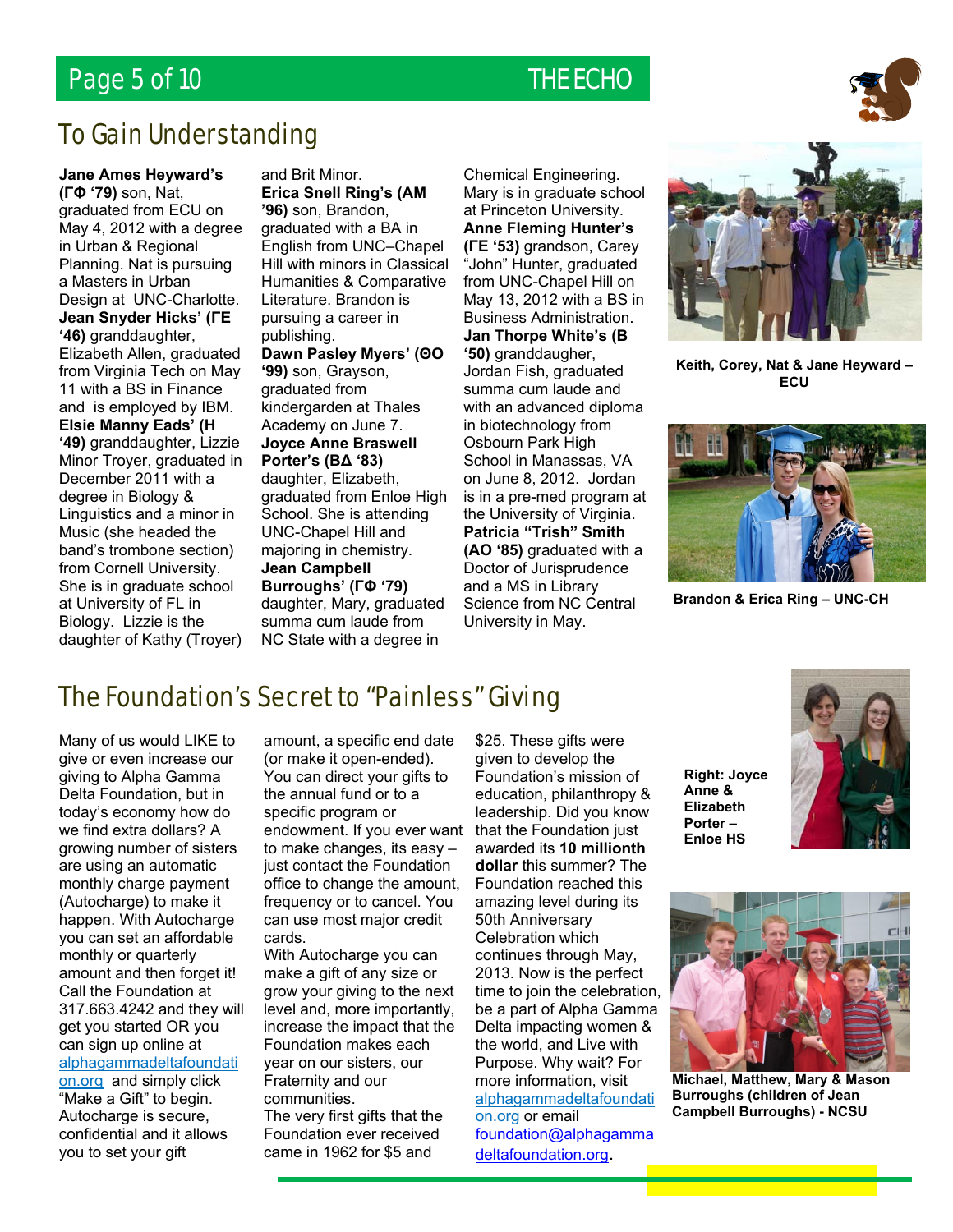## **Alpha Gamma Delta Legacy Introduction Form (LIF)**

*A legacy is a woman in a family relationship such as a daughter, sister or granddaughter to an Alpha Gamma Delta member in Good Standing.*

Alpha Gamma Delta believes that legacies are important to our Fraternity because they bring loyalty, strength, pride and support to our chapters. Ideally, this form is sent to an Alpha Gamma Delta collegiate chapter while the legacy is in her junior or senior year in high school, alerting members of the chapter that she may arrive on campus. Chapter members should strive to meet her during prospective student visit days and introduce themselves as Alpha Gamma Delta members. Even though a niece or a cousin is not a legacy, a member may use this form to introduce such a young woman if she feels the chapter would benefit from her becoming a member.

#### **Introduction Information:**

|                                                                                                                        |                                                                                                                      |                     | COLLEGE/UNIVERSITY             |
|------------------------------------------------------------------------------------------------------------------------|----------------------------------------------------------------------------------------------------------------------|---------------------|--------------------------------|
| I would like to introduce you to my: $\Box$ sister $\Box$ daughter $\Box$ step-daughter $\Box$ granddaughter           |                                                                                                                      |                     |                                |
| Name of Potential Member: FIRST (PREFERRED NAME) MIDDLE                                                                |                                                                                                                      |                     | LAST                           |
| Home Address: <u>STREET</u> CITY                                                                                       |                                                                                                                      | STATE/PROVINCE      | <b>ZIP/POSTAL CODE</b>         |
|                                                                                                                        | <u> 1989 - Andrea Santa Andrea Andrea Andrea Andrea Andrea Andrea Andrea Andrea Andrea Andrea Andrea Andrea Andr</u> |                     |                                |
| <b>Campus Information:</b>                                                                                             |                                                                                                                      |                     |                                |
| High School Graduation Date: College Class: Treshman Sphomore T junior Senior                                          |                                                                                                                      |                     |                                |
| Her school address will be: <u>STREET</u> CITY                                                                         |                                                                                                                      |                     | STATE/PROVINCE ZIP/POSTAL CODE |
| She is currently a high school: $\Box$ freshman $\Box$ sophomore $\Box$ junior $\Box$ senior and is interested in your | <b>OR</b>                                                                                                            | college/university. |                                |
| Please watch for her on prospective student visits. She will be visiting campus on: WOT REQUIRED, BUT HELPFUL          |                                                                                                                      |                     |                                |
| <b>Scholarship Information:</b>                                                                                        |                                                                                                                      |                     |                                |
| High School: NAME CITY, STATE/PROVINCE                                                                                 |                                                                                                                      |                     | GPA or Letter Grade:           |
| College/University (if applicable): NAME                                                                               |                                                                                                                      | LOCATION            | GPA or Letter Grade:           |
| Activities and Honors: (use back or attach additional sheets, if necessary)                                            |                                                                                                                      |                     |                                |
| Involvement in high school and within the community: (offices, sports, clubs, awards, employment, etc.)                |                                                                                                                      |                     |                                |
|                                                                                                                        |                                                                                                                      |                     |                                |
| Anticipated college major:                                                                                             |                                                                                                                      |                     |                                |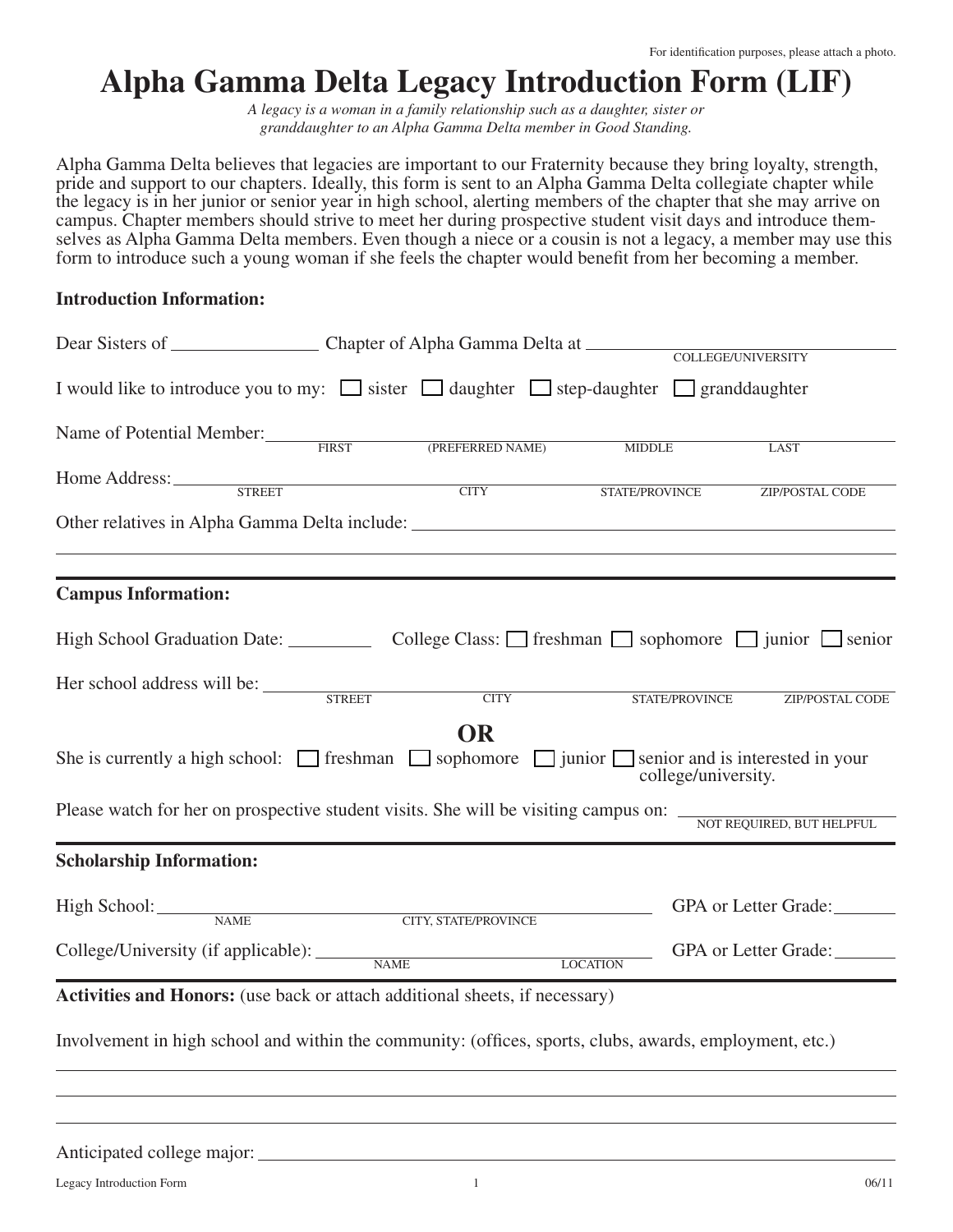### **Recommendation Information:**

Family Greek affiliations: (please give group and relationship to woman)

This woman would enjoy talking about these topics at recruitment events:

| I recommend this woman and consider her to be: $\Box$ exceptional $\Box$ good $\Box$ fair                   |
|-------------------------------------------------------------------------------------------------------------|
| To the best of your knowledge, can this woman afford Fraternity financial obligations: $\Box$ Yes $\Box$ No |

### **Recommender's Information:**

I have introduced her to the lifetime advantages of membership in Alpha Gamma Delta, and I would be proud to have her wear the Alpha Gamma Delta Badge.

| Name:                                                                                                                                                                                                                                                                                                                                                                                                                                                                                                       |                                     |                                                                                                                                                                                                                                                             |                                                                                                                                          |
|-------------------------------------------------------------------------------------------------------------------------------------------------------------------------------------------------------------------------------------------------------------------------------------------------------------------------------------------------------------------------------------------------------------------------------------------------------------------------------------------------------------|-------------------------------------|-------------------------------------------------------------------------------------------------------------------------------------------------------------------------------------------------------------------------------------------------------------|------------------------------------------------------------------------------------------------------------------------------------------|
| <b>FIRST</b>                                                                                                                                                                                                                                                                                                                                                                                                                                                                                                | <b>MAIDEN</b>                       |                                                                                                                                                                                                                                                             | LAST                                                                                                                                     |
| Address:<br><b>STREET</b>                                                                                                                                                                                                                                                                                                                                                                                                                                                                                   | <b>CITY</b>                         | <b>STATE/PROVINCE</b>                                                                                                                                                                                                                                       | ZIP/POSTAL CODE                                                                                                                          |
| Phone Number: New York 1988                                                                                                                                                                                                                                                                                                                                                                                                                                                                                 |                                     |                                                                                                                                                                                                                                                             |                                                                                                                                          |
| My Chapter/School: CHAPTER/SCHOOL                                                                                                                                                                                                                                                                                                                                                                                                                                                                           |                                     |                                                                                                                                                                                                                                                             | <b>INITIATION YEAR</b>                                                                                                                   |
| I am a/an: $\Box$ Alumna $\Box$ Collegian                                                                                                                                                                                                                                                                                                                                                                                                                                                                   |                                     |                                                                                                                                                                                                                                                             |                                                                                                                                          |
| <b>Legacy Policy:</b>                                                                                                                                                                                                                                                                                                                                                                                                                                                                                       |                                     |                                                                                                                                                                                                                                                             |                                                                                                                                          |
| An $A\Gamma\Delta$ legacy must be a qualified potential new member<br>$\bullet$<br>in her own right: scholarship, activities, accomplishments<br>and overall<br>compatibility with the chapter.<br>The Fraternity expects all collegiate chapters to give<br>$\bullet$<br>$\mathbf{a}$ , and a set of the set of the set of the set of the set of the set of the set of the set of the set of the set of the set of the set of the set of the set of the set of the set of the set of the set of the set of | $\bullet$<br>$\bullet$<br>$\bullet$ | A legacy must be invited back to the first<br>invitational round of events.<br>If the legacy is released by the chapter, an advisor must<br>the contract of the contract of the contract of the contract of the contract of the contract of the contract of | telephone her $A\Gamma\Delta$ relative and notify her of this decision.<br>If the legacy attends the preference event or final function, |

- serious consideration to each legacy out of courtesy to her  $A\Gamma\Delta$  relative and encourages pledging our legacies. However, since chapters choose their own members, they are not required to offer a bid to a legacy.
- she must be placed within the chapter's first bid list.
- Remember—Membership growth is the responsibility of every  $A\Gamma\Delta$  member.

Please mail form to the chapter's campus address, ATTN: Membership Coordinator. Contact Alpha Gamma Delta International Headquarters at 317-872-2655 for more information.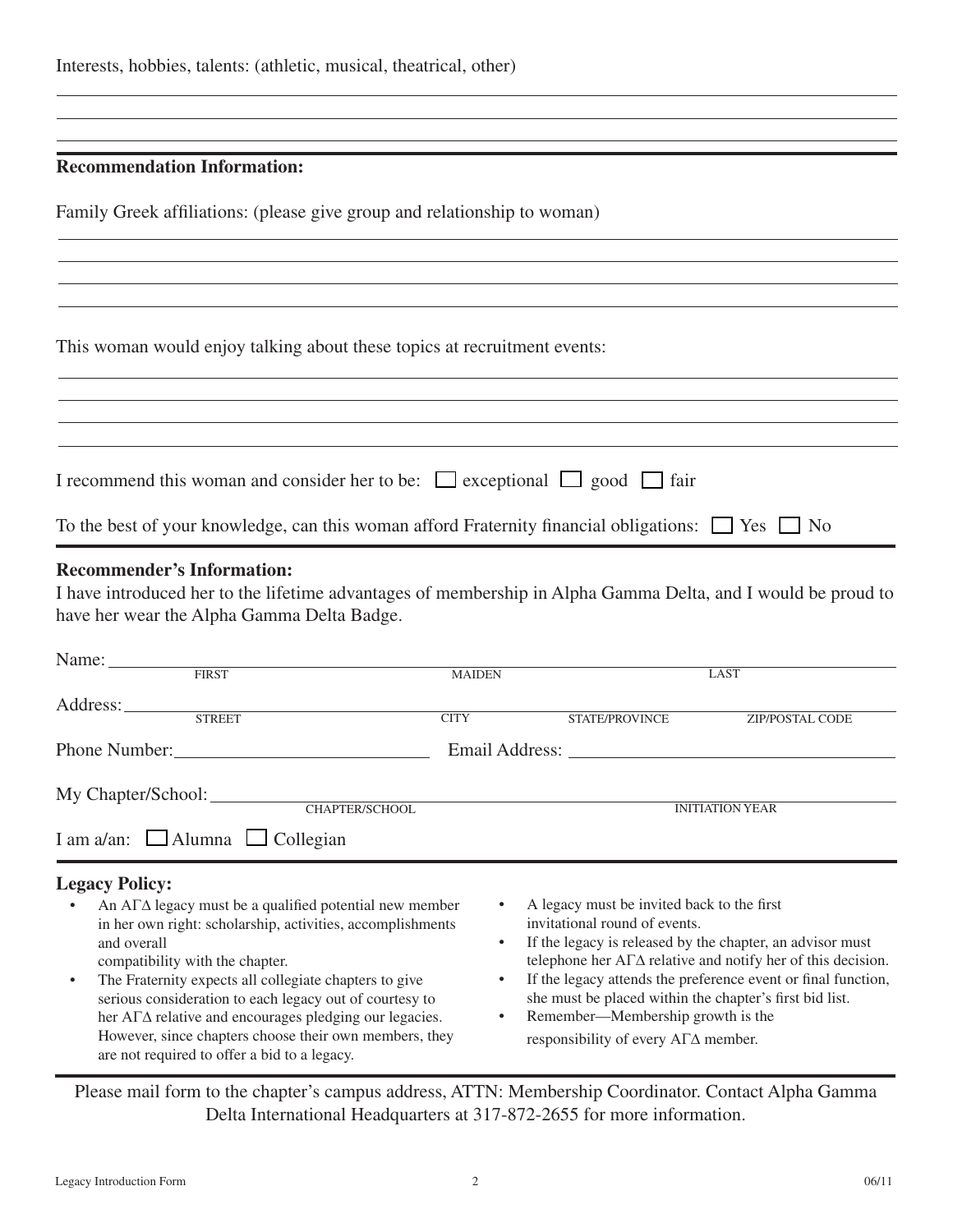## **Alpha Gamma Delta Recruitment Information Form (RIF)**

| <b>General Information:</b>                                                                                                                                                                       |                  |                 |                                                                             |
|---------------------------------------------------------------------------------------------------------------------------------------------------------------------------------------------------|------------------|-----------------|-----------------------------------------------------------------------------|
| Name of Potential Member:                                                                                                                                                                         | (PREFERRED NAME) | <b>MIDDLE</b>   | LAST                                                                        |
| Parents'/Guardians' Name: 1988 and 1989 and 1989 and 1989 and 1989 and 1989 and 1989 and 1989 and 1989 and 198                                                                                    |                  |                 |                                                                             |
| Home Address: STREET                                                                                                                                                                              | <b>CITY</b>      | STATE/PROVINCE  | ZIP/POSTAL CODE                                                             |
| High School Graduation Date: ________                                                                                                                                                             |                  |                 | College Class: $\Box$ freshman $\Box$ sophomore $\Box$ junior $\Box$ senior |
| <b>Scholarship Information:</b>                                                                                                                                                                   |                  |                 |                                                                             |
| High School: NAME CITY, STATE/PROVINCE                                                                                                                                                            |                  |                 | GPA or Letter Grade:                                                        |
| College/University (if applicable): NAME                                                                                                                                                          |                  | <b>LOCATION</b> | GPA or Letter Grade:                                                        |
| Activities and Honors: (use back or attach additional sheets, if necessary)                                                                                                                       |                  |                 |                                                                             |
| Involvement in high school and within the community: (offices, sports, clubs, awards, employment, etc.)<br>Interests, hobbies, talents: (athletic, musical, theatrical, other)                    |                  |                 |                                                                             |
| ,我们也不会有什么。""我们的人,我们也不会有什么?""我们的人,我们也不会有什么?""我们的人,我们也不会有什么?""我们的人,我们也不会有什么?""我们的人<br><b>Recommendation Information:</b><br>Family Greek affliations: (please give group and relationship to woman) |                  |                 |                                                                             |
| This woman would enjoy talking about these topics at recruitment events:                                                                                                                          |                  |                 |                                                                             |
|                                                                                                                                                                                                   |                  |                 |                                                                             |

To the best of your knowledge, can this woman afford Fraternity financial obligations:  $\Box$  Yes  $\Box$  No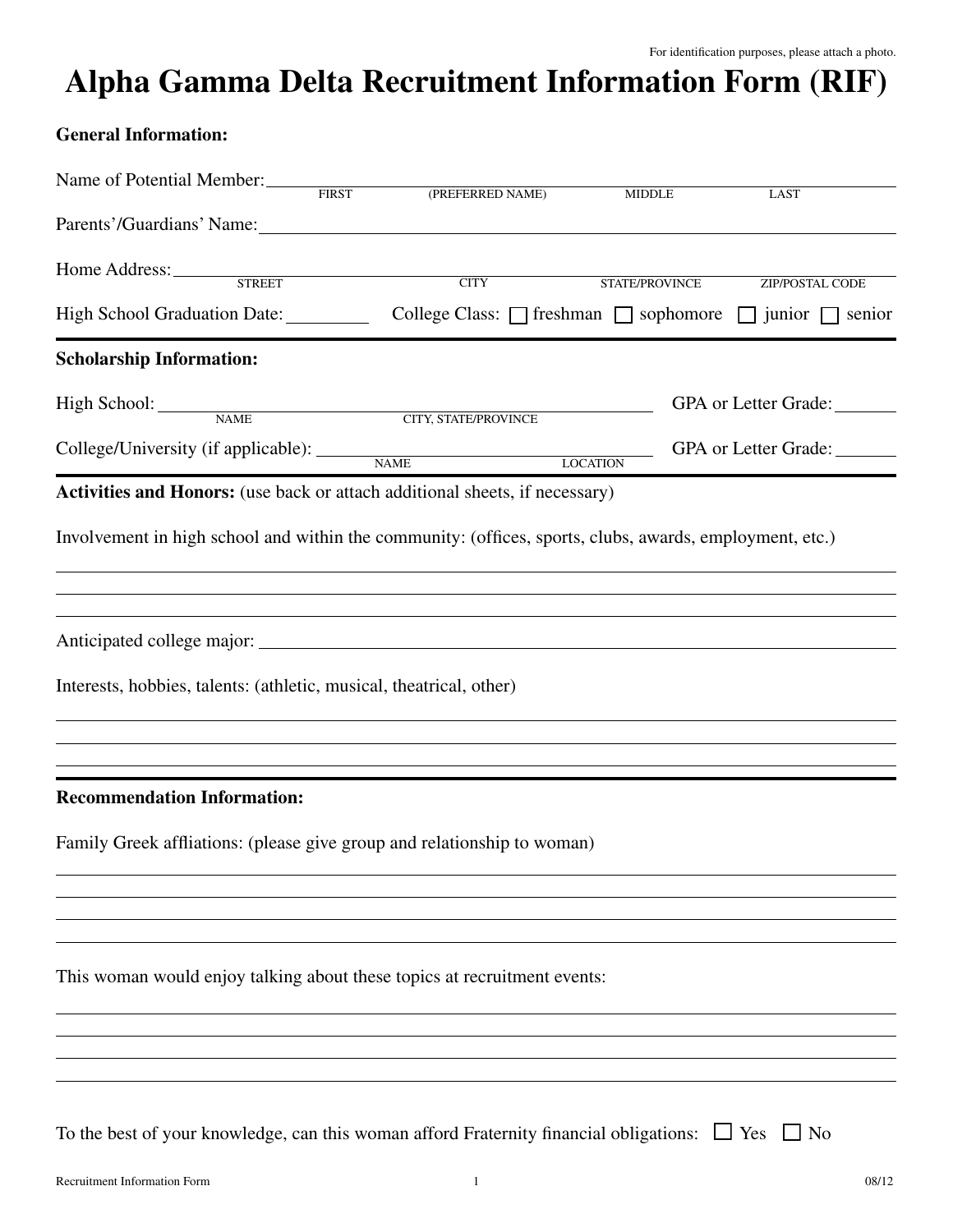Please check all that apply:

 $\Box$  I recommend this woman and consider her to be:  $\Box$  exceptional  $\Box$  good  $\Box$  fair

 $\Box$  I would be proud for this woman to wear the Alpha Gamma Delta Badge in my community.

 $\Box$  I have known this woman for  $\Box$  years.

 $\Box$  I have known this woman's family for years.

□ I do not know this woman personally. My information source is: <u>\_\_\_\_\_\_\_\_\_\_\_\_\_\_\_\_\_\_\_</u>

 I do not recommend this woman for membership in Alpha Gamma Delta. Additional comments :

If you selected "no" for any of the above, please explain:

#### **Recommender's Information:**

| Name: | the contract of the contract of the contract of the contract of the contract of the contract of the contract of |               |                        |                        |
|-------|-----------------------------------------------------------------------------------------------------------------|---------------|------------------------|------------------------|
|       | <b>FIRST</b>                                                                                                    | <b>MAIDEN</b> |                        | LAST                   |
|       | <b>STREET</b>                                                                                                   | <b>CITY</b>   | <b>STATE/PROVINCE</b>  | <b>ZIP/POSTAL CODE</b> |
|       |                                                                                                                 |               |                        |                        |
|       |                                                                                                                 |               |                        |                        |
|       |                                                                                                                 |               |                        |                        |
|       |                                                                                                                 |               |                        |                        |
|       | <b>CHAPTER/SCHOOL</b>                                                                                           |               | <b>INITIATION YEAR</b> |                        |
|       | I am a/an: $\Box$ Alumna $\Box$ Collegian                                                                       |               |                        |                        |

Please mail form to the chapter's campus address, ATTN: Membership Coordinator. Contact Alpha Gamma Delta International Headquarters at 317-663-4200 for more information.